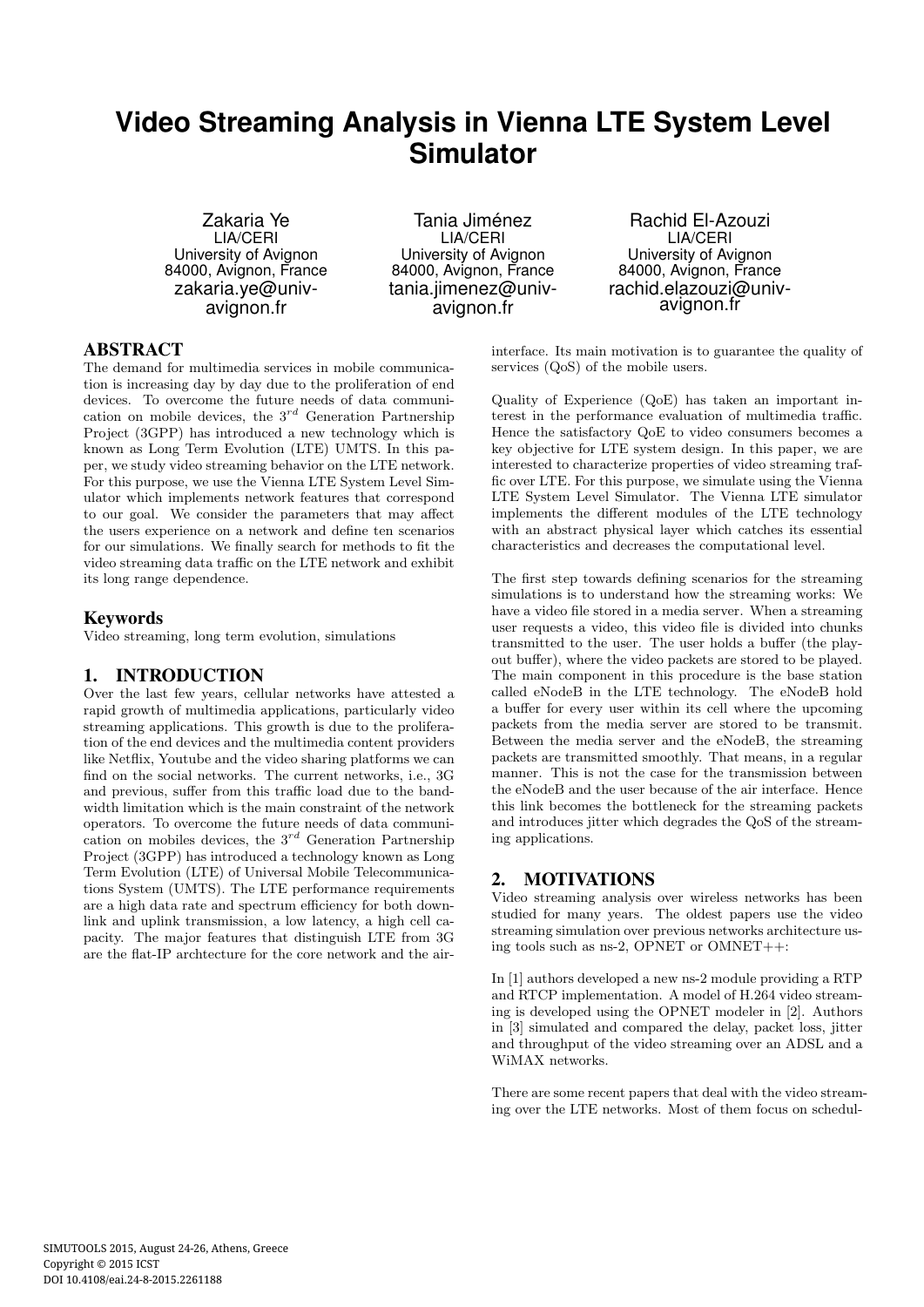ing. In [4] the performance comparison of three scheduling algorithms is performed while authors in [5] and [6] proposed a scheduling framework for adaptive video and a quality optimized downlink scheduling respectively. The packet loss modeling is performed for the video streaming over the LTE networks in [7]. In [8] authors performed simulations using ns-3 but they did not model the video traffic, they presented users throughputs as simulation results.

To the best of our knowledge, this paper is the first attempt to address the video streaming traffic modeling since the first release of the Long Term Evolution in 2008. We decide to use the Vienna LTE Simulator that implements only LTE because it was open source and it is easy to customize it.

Our main motivation is to be able to compare theoretic models with the simulation models. These theoretic models are used in queueing theory for the computation of some metrics such as the QoS and the quality or experience (QoE).

We also study the Long Range Dependence (LRD) of the video traffic because it exhibits the bursty nature of the video traffic. This traffic is often wrongly modeled as an exponential distribution [9], the LRD shows that the interarrivals are not independent.

The rest of this paper is organized as follows: In section 3 we overview the Long Term Evolution. Section 4 presents the Vienna LTE System Level Simulator and section 5 describes the parameters of the simulations, the video traffic modeling and the results. Section 6 concludes this paper.

## 3. LTE SYSTEM MODEL

The Long Term Evolution (LTE) standard, specified by the 3rd Generation Partnership Project (3GPP) in release 8, is the next step forward in cellular 3G services. LTE offers significant improvements over previous technologies such as Global System for Mobile communications (GSM), Universal Mobile Telecommunications System (UMTS) and High-Speed Packet Access (HSPA) by reforming the core network and introducing a novel physical layer. The main reasons of these changes in the Radio Access Network (RAN) system design are the need to provide higher spectral efficiency, lower delay and more multi-user flexibility than the currently deployed networks [10].

The architecture of the LTE standard is simpler than those of the previous technologies because it is based on all-IP network. There is the core network and the Radio Access Network which consists of a set of eNodeBs (Bases Stations) and Users Equipements (UEs) which communicate through the air interface. Our work is focused on the RAN layer. There is the interoperability between the LTE network and W-CDMA, GSM systems and non-3GPP systems. Then multimode UEs will support handover to and from these other systems and legacy technologies such as HSPA+ and Enhanced EDGE will continue to operate within the new data infrastructure.

As said before, the LTE introduces a novel physical layer which employs some advanced technologies that are new to cellular applications. These include Orthogonal Frequency Division Multiplexing (OFDM) and Multiple Input Multiple Output (MIMO) data transmission. In addition, the LTE physical layer uses Orthogonal Frequency Division Multiple

Access (OFDMA) on the downlink (DL) and Single Carrier-Frequency Division Multiple Access (SC-FDMA) on the uplink (UL) [11].

We will just consider the downlink channel in this paper because the simulator does not implement the uplink channel but this does not affect our results.

OFDM is a modulation technique. When information is transmitted over a wireless channel, the signal can be distorted due to the multipath. Multipath is caused by signal reflection of buildings, vehicules and other obstructions. The multipath effect can cause delays between symbols which results to inter-symbol interference (ISI). OFDM eliminates ISI in the time domain in the following way: OFDM systems break the available bandwidth into many narrower subcarriers and transmit the data in parallel streams. Each subcarrier is modulated using varying levels of QAM modulation, e.g. QPSK, 16QAM, 64QAM or possibly higher orders depending on signal quality. Each OFDM symbol is therefore a linear combination of the instantaneous signals on each of the subcarriers in the channel. Also OFDM symbols are generally much longer than symbols on single carrier systems of equivalent data rate. Then OFDM symbol is preceded by a cyclic prefix (CP), which is used to effectively eliminate ISI. The sub-carriers are very tightly spaced to make efficient use of available bandwidth, yet there is no interference among adjacent sub-carriers (Inter Carrier Interference or ICI).

OFDMA is employed as the multiplexing scheme in the LTE downlink, it makes much more efficient use of network resources. Two radio frames structures are defined for the LTE: the Frequency Division Duplexing (FDD) and the Time Division Duplexing (TDD) frames of 10ms duration. Market preferences dictate that the majority of deployed systems will be FDD, so we consider LTE FDD systems only. In OFDMA, users are allocated a specific number of subcarriers for a predetermined amount of time called Transmission Time Interval (TTI) of 1ms. These are referred to as physical resource blocks (PRBs or RBs). Allocation of PRBs is handled by a scheduling function at the eNodeB. LTE frames are divided into 10 subframes, each subframe being 1ms long. Each subframe is further divided into two slots , each of 0.5ms duration. Slots consist of either 6 or 7 OFDM symbols, depending on whether the normal or extended cyclic prefix is employed. The total number of available subcarriers depends on the overall transmission bandwidth of the system. We use in our simulations a system bandwidth of 20Mhz (100 PRBs to share among the users within a sector). Each PRB is composed of 12 consecutive subcarriers for one slot (of duration 0.5 ms). It is the smallest element of resource allocation assigned by the base station scheduler. OFDMA uses OFDM, one of the weakness of OFDM is the large signal peak-to-average power ratio (PAPR). This is the reason why OFDMA is not used for the uplink because one of the major challenges in cellular technologies is to reduce the power consumption for the UEs.

LTE takes also advantage of the MIMO technology. MIMO enables radio systems to achieve significant performance gains by using multiple antennas at their transmitters and receivers. MIMO antennas can bring a number of potential benefits to mobile radio systems, including more reliable operation in poor signal conditions, greater spectral efficiency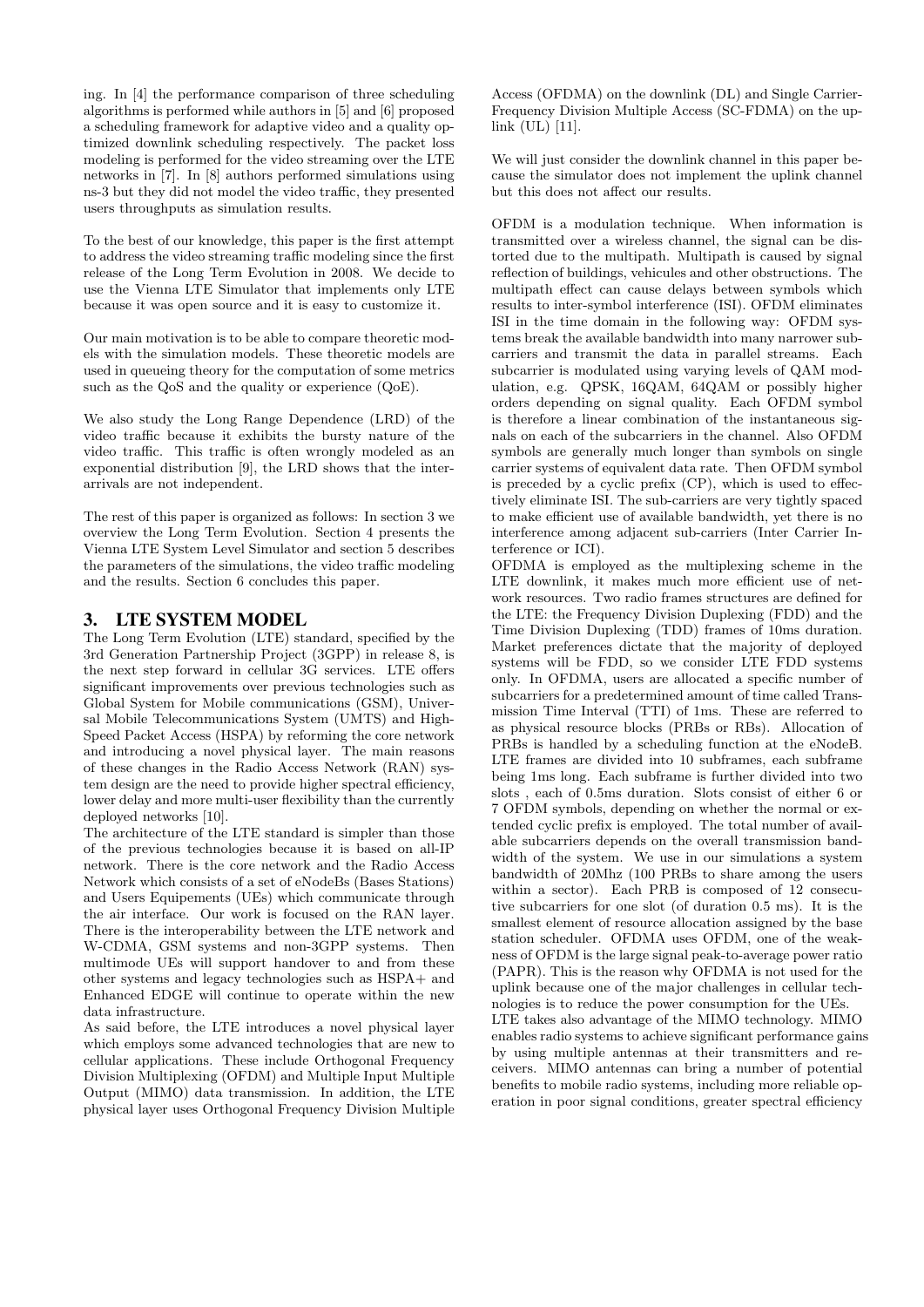(and hence overall system capacity) and increased data rates for individual users [12]. MIMO has different modes. The spatial diversity exploits the independent fading of different signal paths between the various transmit and receive antennas to improve the reliability of a communication link. The spatial multiplexing takes advantage of multipath propagation to create a number of independent transmission channels between the transmitter and receiver, which enables two or more different signal streams to be transmitted simultaneously. The closed loop feedback and precoding enables a transmitter to take advantage of information about the transmission channel, provided by the receiver. The standard exploits the flexibility of MIMO by including the different operating modes and the system is able to switch between them to suit different operating circumstances.

With its new system architecture and novel technologies, the LTE system aims to achieve a high throughput and small latency for different services including multimedia applications. We are particularly interested in the video streaming.

# 4. VIENNA LTE SYSTEM LEVEL SIMULA-TOR

The Vienna LTE System Level Simulator of the Institute of Telecommunications at the Vienna University of Technology, is an open source software developped in MATLAB using the Object-oriented programming (OOP) capabilities that have been introduced with the release 2008a. The work has been funded by A1 Telekom Austria AG and the Christian Doppler Laboratory for Wireless Technologies for Sustainable Mobility. The simulator is available in [13]. The project first develops a link level simulator before upgrading it to a system level simulator. While link-level simulations allow for the investigation of issues such as Multiple Input Multiple Output (MIMO) gains, Adaptive Modulation and Coding (AMC) feedback, modeling of channel encoding and decoding, system level simulations focus more on network-related issues such as scheduling, mobility handling, interference management or signals propagation [14]. Then in system level simulations, the physical layer is abstracted from link level results and network performance is studied. To have an overview of the simulator, a schematic block diagram is proposed in Fig.: 1.

The core of the simulator has two parts: a link measurement model and a link performance model. The link measurement model abstracts the measured link quality to reduce the computational complexity by pregenerating a lot of parameters (eNodeBs, UEs, schedulers, resource block grids, pathloss and shadow fading maps, UEs fast fading...) before entering the main loop of the simulation. Then these parameters can be re-used during the simulation. The link quality model contains three (3) parts: (i) the macroscopic pathloss between the eNodeBs and the UEs due to the distance and the antenna gain, (ii) the shadow fading due to the obstacles between the eNodeBs and the UEs and (iii) the small-scale fading or fast fading which models the timedependant process of the channel. The pathloss, shadow fading and fast fading are combined to compute the SINR. On the other hand, the link performance model determines the BLER (Block Error Ratio) at the receiver given a certain resource allocation and Modulation and Coding Scheme (MCS). 15 different MCSs are defined, driven by 15 Channel



Figure 1: Schematic block diagram of the LTE system level simulator [14]

Quality Indicator (CQI) values. The CQIs use coding rates between 0.0762 and 0.9258 combined with QPSK, 16-QAM and 64-QAM modulations.

The simulator contains a main matlab file which defines the path of a simulation, it can be summarized in the pseudocode below [14]:

for each simulated TTI do move UEs if UE outside ROI then reallocate UE randomly in ROI for each eNodeB do receive UE feedback after a given feedback delay schedule users for each UE do 1- channel state  $\rightarrow$  link quality model  $\rightarrow$  SINR 2- SINR, MCS  $\rightarrow$  link perf. model  $\rightarrow$  BLER 3- send UE feedback

The simulation is performed by defining a Region Of Interest (ROI) in which the eNodeBs and UEs are positioned and a simulation length in Transmission Time Intervals (TTIs). It is only in this area where UE movement and transmission of the Downlink Shared Channel (DLSCH) are simulated. At the programming level, the structure of the simulator is organized in modules or packages. The ChannelModel defines the downlink and uplink channels (the uplink is modeled in Vienna only for feedback reporting, no data is sending by the user), the NetworkElements module contains the eNodeBs, the UEs and also the clock which is needed for scheduling events until the end of the simulation. The scheduler module contains different types of schedulers used by the eNodeB to allocate resources to the users every TTI. The simulator contains ten (10) schedulers which can be classified in three (3) types: the Weighted Fair Queueing, the maxSNR and the Proportional Fair. The simulator contains also a WalkingModel module which defines the UEs mobility. There is also a TrafficModel for the application layer. This module contains the video traffic model, which is the scope of this paper. The other types of traffic are FTP, HTTP, VoIP, Gaming and Fullbuffer.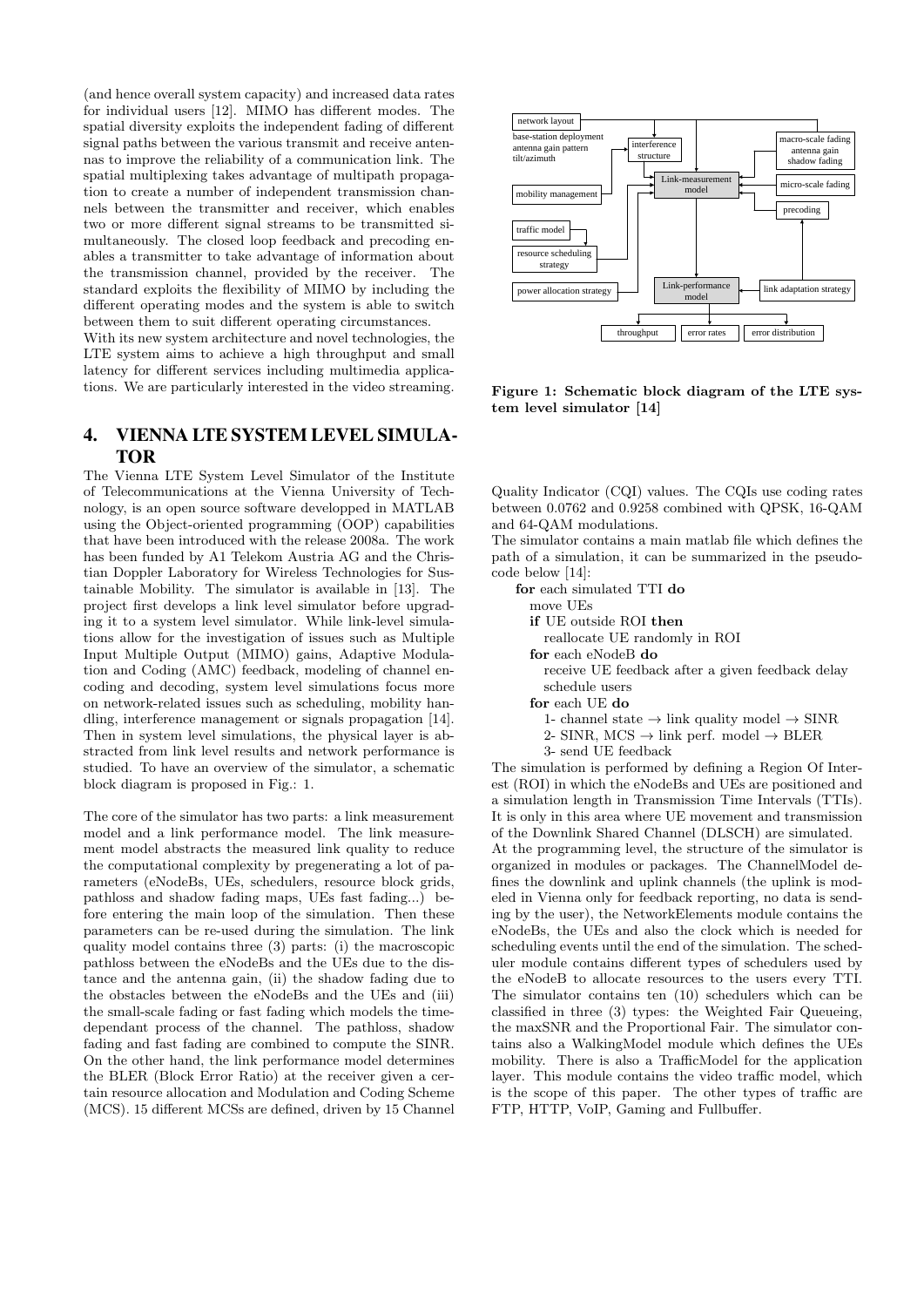#### 5. VIDEO STREAMING ANALYSIS

We perform simulations using the video streaming traffic and different network parameters that affect the dynamics of the mobile communication networks.

Then we use statistical methods to fit the video data traffic using standard density functions.

## 5.1 Simulation Setup

The system model contains three (3) main components. The media server, the base station (eNodeB) and the users. Fig. 2 shows the system architecture with N streaming users. The mobile users request streaming service from servers and the media streams are transmitted by the eNodeB over a fast fading channel. The streaming flow spans a wired link between the media server and the eNodeB. In this link the streams are transmitted in a regular manner. The streams span again a wireless link, between the eNodeB and the mobile user, which represents the bottleneck of the transmission because of the channel fading. Each mobile user is associated with only one flow. The system is composed of two types of buffers, the wireless buffer at the eNodeB and the playout buffer at the user side.



Figure 2: Media streaming system in LTE networks

The wireless buffer and the playout buffer work in a tandem way, which means that the departure process of a user in the former is exactly the arrival process in the latter. However, they work at the different time scales and at different layers. The wireless buffer works at the bit level due to the bit loading in the lower layers, and the playout buffer works at the video frame level.

The video streaming server model is integrated in the Vienna LTE simulator, in the trafficModel module. Table 1 shows the video traffic model parameters. Each video frame is splited into 8 packets (slices) where packet sizes and interarrival between packets follow a truncated Pareto distribution of parameters  $\alpha$  and K. K represents the minimal packet size and the minimal inter-arrival between packets. We fix the packet size to 120 bytes and the inter-arrival to 0ms. We assume that the media streams always have backlogged packets in the wireless buffer. This assumption holds due to two reasons: [15] First the online movies are usually very large, ranging from 100MB to 1GB. Second, most of Internet streaming servers use HTTP protocol (over TCP) to deliver streaming packets. TCP congestion control mechanism exploits the available bandwidth by pumping as more packets as possible to the wireless buffer. Therefore, we can simply regard the wireless buffers to be always saturated.

| Information        | Distribution              | Distribution           |  |  |
|--------------------|---------------------------|------------------------|--|--|
| types              |                           | parameters             |  |  |
| Inter-arrival time | Deterministic             | $10 \text{ ms}$        |  |  |
| between the be-    | (based on 100fps)         |                        |  |  |
| ginning of each    |                           |                        |  |  |
| frame              |                           |                        |  |  |
| Number of video-   | Deterministic             | 8                      |  |  |
| packet in a video- |                           |                        |  |  |
| frame              |                           |                        |  |  |
| Video-packet size  | Truncated Pareto          | $K = 120,$<br>$\alpha$ |  |  |
|                    | $(Max=120 \text{ bytes})$ | $=1.2$                 |  |  |
| Inter-arrival      | Truncated Pareto          | $K=0, \alpha =1.2$     |  |  |
| time between       | $(Mean =$<br>0ms          |                        |  |  |
| video-packets in   | $Max = 0ms$               |                        |  |  |
| a video-frame      |                           |                        |  |  |

Table 1: Video traffic model parameters

For this reason, we fix the inter-arrival between the beginning of each frame to 10ms. The media server sends a frame to the eNodeB every 10ms, that is why the inter-arrival between packets are fixed to 0ms because one frame contains 8 packets. This configuration corresponds to a rate of 100fps on the wired link.

We consider a network with a system frequency of  $2.14 Ghz$ and a bandwidth of 20Mhz. It is a macro-cells network with 7 eNodeBs. The distance between neighboring eNodeBs is 500m. Each eNodeB covers 3 sectors where a sector is a part of a cell. We use this topology because most of the operators use three sectors sites and by sectoring we gain better control of interference issues. As we said in section 4, the propagation model combines the pathloss model, the shadow fading and the channel model. For the channel model, we use the *Winner II+* based channel from the Winner project (one should download and put these files in the simulator before running it). It is a more complete model which covers all the propagation scenarios. The winner+ channel follows a geometry-based stochastic channel modeling approach, which allows the creation of an arbitrary double directional radio channel model [16].

The simulator has different models of pathloss: (i) the free space model, (ii) the COST231 Walfish-Ikegami model, (iii) the COST231 extended Hata model, (iv) the Vehicular Test Environment denotes by TS36942. We use these models for urban and rural environments. The shadow fading can be removed for environments without no obstacles or model by a lognormal-distributed 2D space-correlated shadow fading map with mean  $\mu = 0$  and standard deviation  $\sigma = 10$ . We use also the *additional penetration loss* parameter which allows to set an additional amount of macroscopic pathloss for indoor, deep indoor, outdoor or incar simulations. The eNodeB antennas are modeled by the kathreinTSAntenna antenna pattern which has to be read from the antenna pattern file KATHREIN\_antenna\_files. We choose this model because it is more complete than the others. Indeed it takes into account the terrain altitude (0m), the height of the eNodeB (20m), the receiver height (1.5m) and also the frequency of the antenna whereas the other models just depend on the antenna tilt. We use the constant user per cell distribution where the users walk in a straight line given a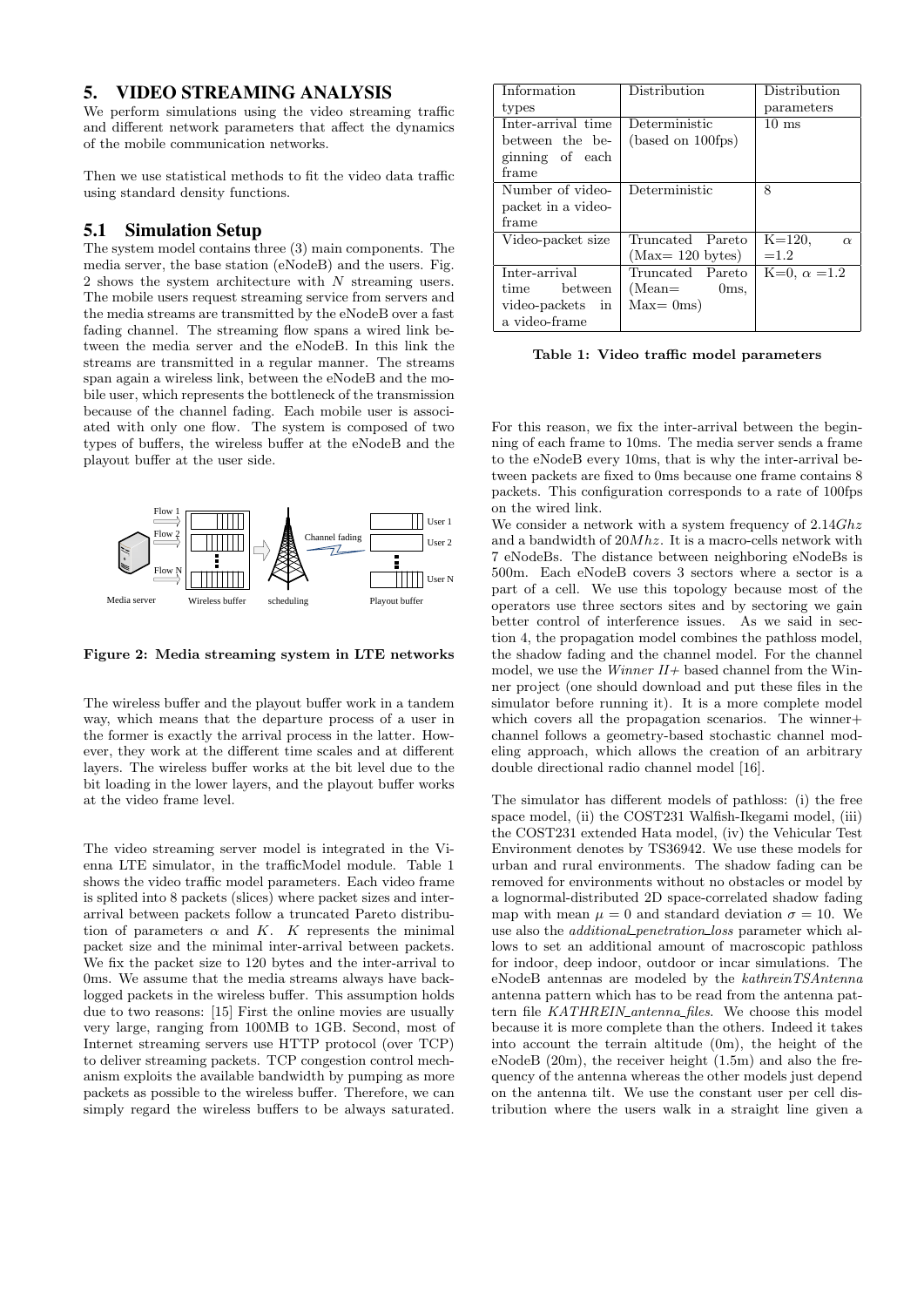|                | pathloss                | shadow   | channel                   | antenna                   | number         | walking                      | user           | scheduler      | trans.                    | nRX          |
|----------------|-------------------------|----------|---------------------------|---------------------------|----------------|------------------------------|----------------|----------------|---------------------------|--------------|
|                | and                     | fading   | model                     | model                     | οf             | model                        | speed          |                | modes                     | and          |
|                | environ-                |          |                           |                           | users          |                              | (km/h)         |                |                           | nTX          |
|                | ment                    |          |                           |                           | (per           |                              |                |                |                           |              |
|                |                         |          |                           |                           | cell)          |                              |                |                |                           |              |
| scenario       | $\overline{\mathbf{X}}$ | claussen | $winner +$                | kathrein                  | 150            | straight                     | $\overline{5}$ | alphafair      | <b>MIMO</b>               | 2x2          |
|                |                         |          |                           |                           |                |                              |                |                |                           |              |
| scenario       | TS36942                 | X        | $winner+$                 | kathrein                  | 150            | straight                     | $\overline{5}$ | alphafair      | <b>MIMO</b>               | 2x2          |
| $\overline{2}$ | urban                   |          |                           |                           |                |                              |                |                |                           |              |
| scenario       | TS36942                 | claussen | $\boldsymbol{\mathrm{X}}$ | kathrein                  | 150            | straight                     | 5              | alphafair      | <b>MIMO</b>               | 2x2          |
| 3              | urban                   |          |                           |                           |                |                              |                |                |                           |              |
| scenario       | TS36942                 | claussen | $winner+$                 | $\boldsymbol{\mathrm{X}}$ | 150            | straight                     | $\overline{5}$ | alphafair      | <b>MIMO</b>               | 2x2          |
| 4              | urban                   |          |                           |                           |                |                              |                |                |                           |              |
| scenario       | TS36942                 | claussen | $winner +$                | kathrein                  | $\overline{X}$ | straight                     | $\overline{5}$ | alphafair      | <b>MIMO</b>               | 2x2          |
| 5              | urban                   |          |                           |                           |                |                              |                |                |                           |              |
| scenario       | TS36942                 | claussen | $winner +$                | kathrein                  | 150            | X                            | $\overline{5}$ | alphafair      | <b>MIMO</b>               | 2x2          |
| 6              | urban                   |          |                           |                           |                |                              |                |                |                           |              |
| scenario       | TS36942                 | claussen | $winner +$                | kathrein                  | 150            | straight                     | $\overline{X}$ | alphafair      | <b>MIMO</b>               | 2x2          |
| 7              | urban                   |          |                           |                           |                |                              |                |                |                           |              |
| scenario       | TS36942                 | claussen | $winner +$                | kathrein                  | 150            | straight                     | 5              | $\overline{X}$ | <b>MIMO</b>               | 2x2          |
| 8              | urban                   |          |                           |                           |                |                              |                |                |                           |              |
| scenario       | TS36942                 | claussen | $winner +$                | kathrein                  | 150            | straight                     | 5              | alphafair      | $\boldsymbol{\mathrm{X}}$ | 2x2          |
| 9              | urban                   |          |                           |                           |                |                              |                |                |                           |              |
| scenario       | TS36942                 | claussen | $winner +$                | kathrein                  | 150            | $\overline{\text{straight}}$ | $\overline{5}$ | alphafair      | <b>MIMO</b>               | $\mathbf{X}$ |
| 10             | urban                   |          |                           |                           |                |                              |                |                |                           |              |

Table 2: Simulation parameters

constant speed. When the users are out of the ROI, they are reallocated randomly in the ROI. The handover is not implemented in the simulator. But for our scenarios it is not important because we assume that the users will not leave their eNodeB during the simulation time.

The schedulers which support the video streaming traffic are alphaFair and constrained. They are variants of the proportional fair scheduler. The PF scheduler assigns radio resources taking into account both the experienced channel quality and the past user throughput. The goal is to maximize the total network throughput and to guarantee fairness among flows. For the PF scheduler, the metric  $\omega_{i,j}$  is defined as the ratio between the instantaneous available data rate  $(i.e., r_{i,j})$  and the average past data rate. That is, with reference to the *i*-th flow in the *j*-th sub-channel:  $\omega_{i,j} = r_{i,j}/\bar{R_i}$ where  $r_{i,j}$  is computed by the AMC module considering the CQI feedback that the UE hosting the  $i$ -th flow have sent for the j-th sub-channel; and  $\bar{R}_i$  is the estimated average data rate. In the Vienna simulator, the  $av\_window$  parameter sets the number of TTIs used to compute the average throughput  $\overline{R}_i$ . The  $\alpha$  parameter controls the fairness for the alphaFair scheduler whereas the constrained scheduler uses the two parameters:  $\alpha$  and  $\beta$  where  $\beta$  represents the priority of a UE.

The length of the simulation (in TTIs) must be set at the beginning. We do simulations of 5000 and 10000 TTIs. One weakness of the Vienna simulator is definitely the duration of the simulation. Indeed, one simulation of 10000 TTIs, 7 eNodeBs, 50 UEs per sector can take one week.

The simulator has up to four (4) transmission modes: the

Single Input Single Output (SISO) mode and the Multiple Input Multiple Output (MIMO) mode which includes the transmission diversity, the open loop and the close loop (exploits the feedback) spatial multiplexing.  $nTX$  and  $nRX$ denote the number of antennas of the transmitter and the receiver respectively. For the downlink, the supported antenna configurations are: 4x2, 2x2, 1x2, 1x1. We do simulations by varying all the parameters mentioned above. Table 2 shows the different scenarios. For each scenario, we vary one parameter while fixing the others.

#### 5.2 Fitting Methods

Each eNodeB holds a buffer for every mobile user where the data is stored before the transmission. For the simulations, we consider the different types of traffic mentioned above: Video streaming, FTP, HTTP, VoIP and Gaming. These traffic types are mixed in the following way [17]: Video (20%), FTP (10%), HTTP (20%), VoIP (30%) and Gaming (20%).

The eNodeB schedules the users within its cell every TTI. Each user is allocated a given number of resource blocks. Based on the resource blocks, the order of modulation and the coding rate, the eNodeB computes the TransportBlock size (in bits) which carry the user data.

When doing the analysis we consider only the video streaming users: At the end of each simulation, we extract the video streaming users traces from the raw simulation trace which includes all the traffic users.

The playout buffer at the mobile user stores packets transmitted over the wireless channel. The streaming packets are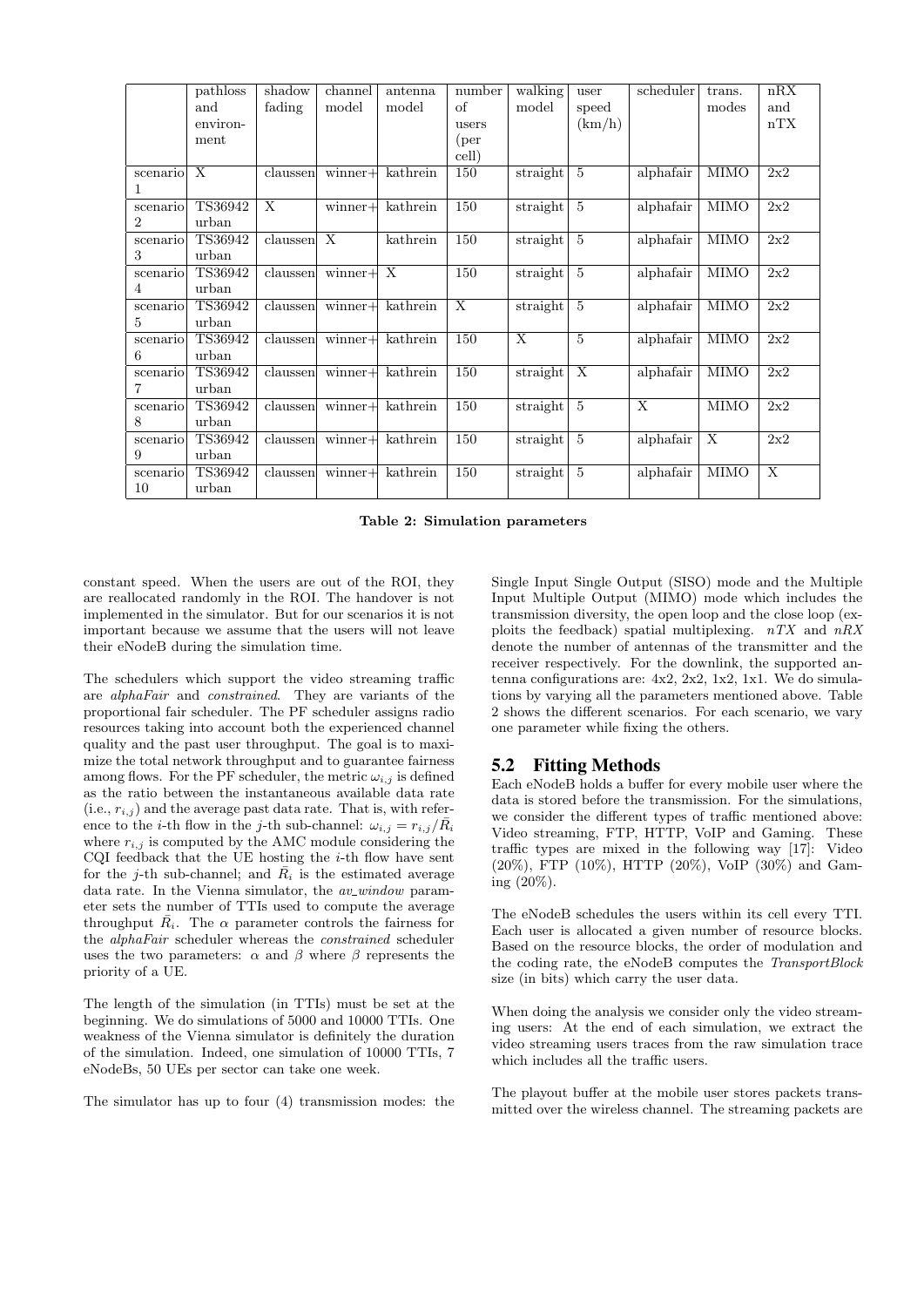reassembled into group of pictures or "frames" according to the codec of the source.

For the traffic modelling purpose, we consider the video frames inter-arrivals, i.e. the time (in seconds) between the reception of two consecutive frames. The inter-arrival times are very important in multimedia applications. Indeed it gives an idea of the network performances and the quality of the video when playing. Then we analyse the behavior of the video traffic data using the inter-arrivals. We plot the autocorrelation function, the empirical probability density function (PDF) and the empirical cumulative distribution function (CDF) of the traffic data and we use two statistical methods: the Maximum Likelihood Estimation (MLE) and the Kalmogorov Smirnov test (KS-test) to fit the data. We work with the functions of the MATLAB statistical toolbox. The histogram bars width is computed by the Sturges's rule. It gives the best width where the range of the data is break into k intervals of width  $\Delta b$  each. k and  $\Delta b$  are basically the trial and the error and are given by

$$
k = [1 + log2(n)] \qquad \Delta b = \frac{max - min}{k}
$$

where  $\left[ . \right]$  is the floor of a real number, n is the number of inter-arrivals in the data, min and max are the smallest and the greatest of the inter-arrival times respectively. We plot the empirical cumulative distribution function using the Matlab stairs function. The MLE and the KS-test are used for both the empirical PDF and the empirical CDF fitting. For this purpose we consider the following twelve (12) candidate distributions: Normal, Lognormal, Gamma, Logistic, Loglogistic, Rician, Weibull, Nakagami, Extreme Value, Inverse Gaussian, t Location-Scale and Birnbaum-Saunders.

MLE is a method to estimate distribution parameters. Considering an observed sample  $X_1, X_2, ..., X_n$  and a hypothesized family with probability mass function  $p_{\theta}(x_i) = P_{\theta}(X =$  $x_i$ ) where  $\theta$  is the unknown parameter to be estimated, the method consists of finding the value of  $\theta$  that makes  $L(\theta)$ as big as it can be where  $L(\theta)$  is the likelihood function and is given by  $p_{\theta}(X_1)p_{\theta}(X_2)...p_{\theta}(X_n)$ . The number of the estimated parameters can be one, two or even three depending on the distribution. The Matlab mle function takes as input parameters the sample data, the hypothesized distribution and a parameter  $\alpha$ . The value of  $\alpha$  fixes the confidence interval for the estimated parameters. We set  $\alpha$  to 0.01 which corresponds to 99% confidence level. The estimated parameters are used to plot the PDF and the CDF of the fitting distributions over the histograms and the empirical CDF of the users inter-arrival times.

To check how good is the fitting, we use the Kalmogorov-Smirnov (K-S) Test [18]. The K-S goodness-of-fit test is employed to determine the best fit among several distributions [19]. The null hypothesis  $h_0$  implies that data samples follow a given distribution and the alternative hypothesis  $h_1$ states the opposite. The goal of the test is to check whether to accept or reject the hypothesis  $h_0$  and to quantify the decision. Then the approach is to examine whether the empirical distribution (empirical CDF) of a set of observations is consistent with a random sample from an assumed theoretical distribution. The estimated parameters from the mle function are used with the kstest2 which returns 0 if the fit is good enough or 1 otherwise.

We conclude that Rician and Logistic distributions fit the data better than the others.

The autocorrelation function measures the dependence between two inter-arrival times. It tests whether the data exhibit long-range dependence or not. We use the Matlab autocorr function to plot the autocorrelation function of the inter-arrival times.

#### 5.3 Simulation Results

Figures 3 and 4 show the cumulative distribution function and the probability density function of the video streaming inter-arrival times, i.e., the time between the reception of two consecutive frames where the arriving time of a frame is the arriving time of the last packet of this frame. The inter-arrival time is called the jitter which is an important metric of the quality of service (QoS). A large jitter involves a bad QoS. For the video streaming applications, the media player has a deterministic rate which is the number of frames displayed per second (fps). There exist three main frame rate standards, 24 fps, 25 fps and 30 fps. For a rate of 25 fps, a frame is displayed every 40 ms. We can see on figure 4 that most of the inter-arrival times lay in the interval 10ms−20ms. This scenario corresponds to 150 users within a cell of diameter 500m.

These results confirm not only the performances of the LTE technology but also their importance for network provisioning, predicting utilization of network resources, and for planning network developments.

The fitting distributions are also an important result because we need to use theoretical models for research purpose. Often it is difficult to work directly with the traffic traces of the content providers because they are not always accessible for confidentiality purpose; or simply because it is not practical. Then we develop mathematical models based on traditional queuing theory to compute streaming relative metrics such as the quality of service and the quality of experience.



Figure 3: Cumulative distribution function of the inter-arrival times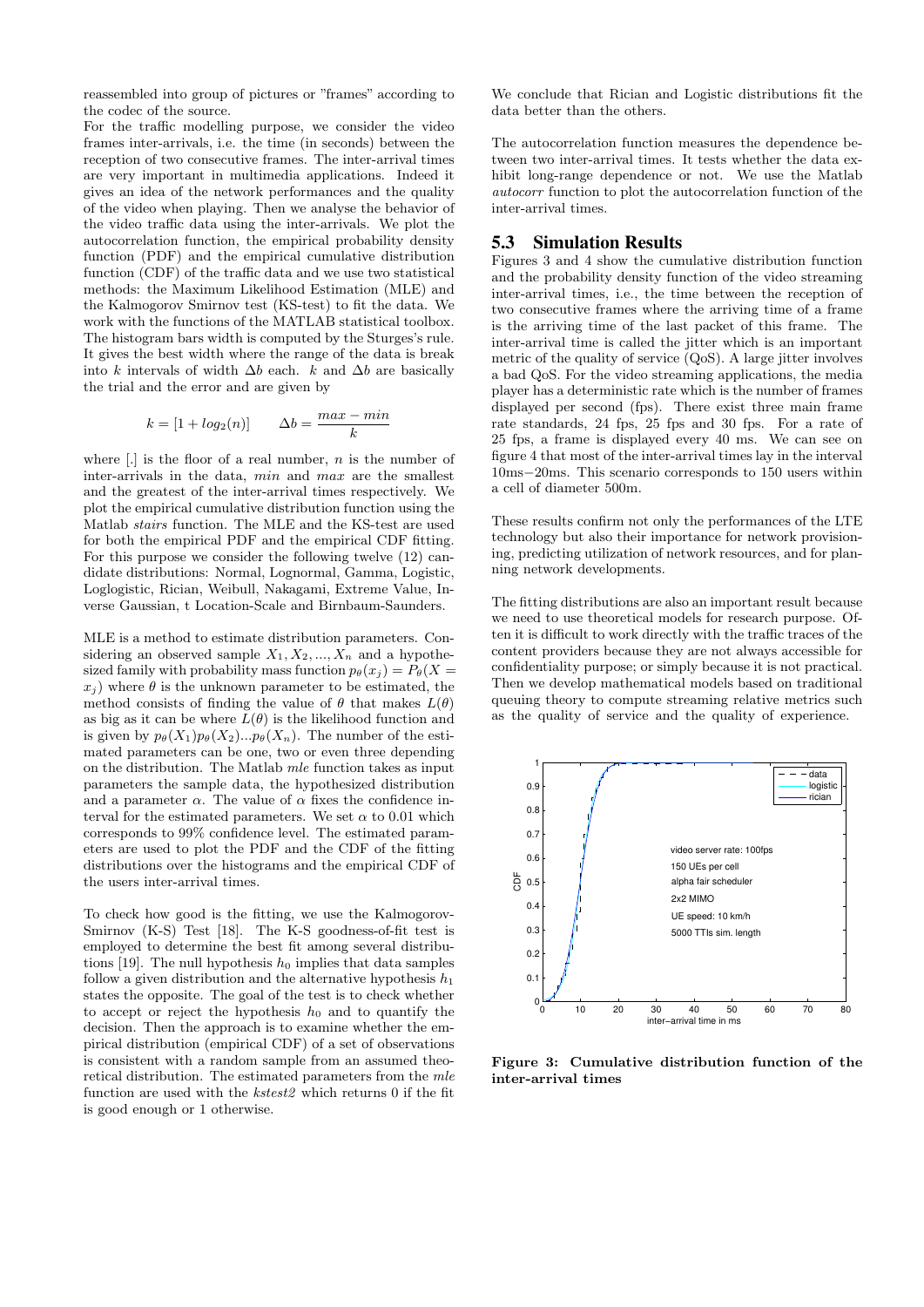

Figure 4: Probability density function of the interarrival times



Figure 5 shows the inter-arrival times autocorrelation func-

Figure 5: Interarrival times autocorrelation function

tion. It computes the autocorrelation coefficients and plots them as a function of the lag. If the data are independent (uncorrelated) then the correlations should be near zero for all lags. We can see in the figure that the coefficients are not close to zero for many lags, that exhibit the long range dependence of the video streaming inter-arrival times.

#### 6. CONCLUSIONS

In this paper, we consider the video streaming applications over the Long Term Evolution (LTE) networks. Our purpose is to analyze the video traffic data through the dynamics of the LTE networks. We use the Vienna LTE System Level Simulator for our study. Simulations were running with different values for the parameters: the pathloss, the users speed, the network layout, the transmission modes.

The video server was integrated to the simulator. Other types of traffic were also present. We process the simulation traces: For this purpose we consider the inter-arrival times of the streaming users because they are very important in the multimedia applications. They give an idea about the performances of the network. The best representation of the data is their distributions, i.e., the probability distribution function and the cumulative distribution function. We use statistical methods like Maximum Likelihood Estimation and the Kalmogorov Smirnov test to fit the traffic data. We plot the PDF, the CDF and the fitting distributions using some functions of the statistical toolbox of MATLAB. We also plot the autocorrelation function which shows the long range dependance of the inter-arrival times.

From the plots, we can see that most of the inter-arrival times are in the interval 10ms-20ms. Knowing that the mean service time of the video playbacks is 40ms, that confirms the high performance of the LTE networks.

Our results can be used to analyse the quality of experience of the video streaming applications and the quality of service of the LTE networks.

As future works, we plan to do the same simulations with ns-3, in order to compare the performances of the two simulators.

#### ACKNOWLEDGMENT

This work has been carried out in the framework of IDE-FIX project, funded by the ANR under the contract number ANR-13-INFR-0006.

#### 7. REFERENCES

- [1] Mario Montagud, Fernando Boronat, and Vicent Vidal. Simulation platform for video streaming evaluation. pages 397–401, sept. 2010.
- [2] Doggen Jeroen and Van der Schueren Filip. Design and simulation of a h.264 avc video streaming model. March 2008.
- [3] Ahmed Bilal and Arshad M. Junaid. Simulation and comparative analysis of video streaming over adsl & wimax network.
- [4] Biswapratapsingh Sahoo. Performance comparison of packet scheduling algorithms for video traffic in LTE cellular network. IJMNCT, 3, June 2013.
- [5] Jiasi Chen, Rajesh Mahindra, Mohammad Amir Khojastepour, Sampath Rangarajan, and Mung Chiang. A scheduling framework for adaptive video delivery over cellular networks. pages 389–400. ACM, 2013.
- [6] Xiaolin Cheng and Prasant Mohapatra. Quality-optimized downlink scheduling for video streaming applications in lte networks. In  $GLOBECOM$ , pages 1914–1919. IEEE, 2012.
- [7] Moustafa M Nasralla, CTER Hewage, and Maria G Martini. Subjective and objective evaluation and packet loss modeling for 3d video transmission over lte networks. In Telecommunications and Multimedia (TEMU), International Conference on, pages 254–259. IEEE, 2014.
- [8] Abdurrahman Fouda and al. Real-time video streaming over ns3-based emulated lte networksk. IJECCT, 4, May 2014.
- [9] Yuedong Xu, Eitan Altman, Rachid El-Azouzi, Majed Haddad, Salah-Eddine Elayoubi, and Tania Jimenez. Analysis of Buffer Starvation With Application to Objective QoE Optimization of Streaming Services. IEEE Transactions on Multimedia, 16(3):813–827, 2014.